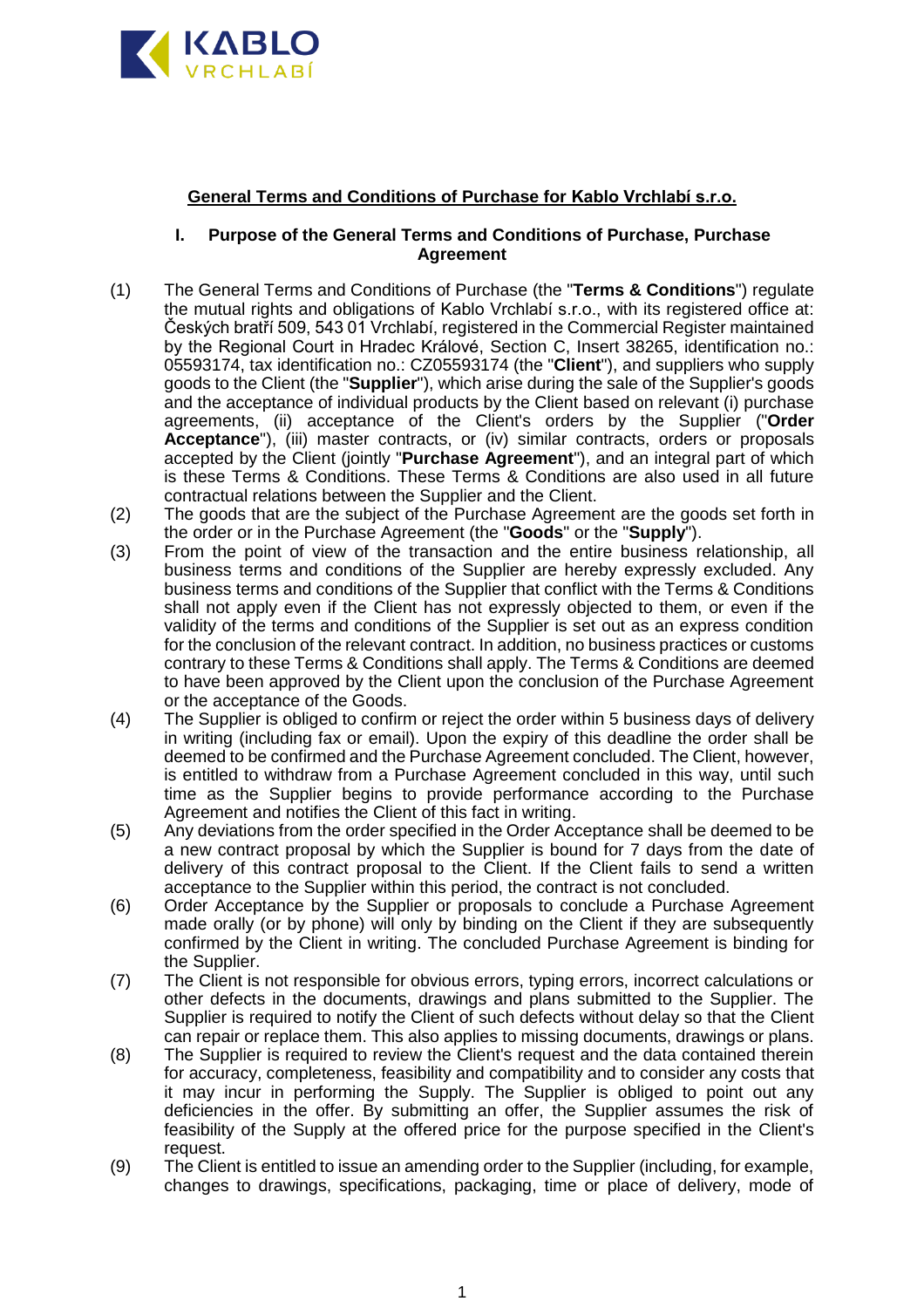

transport, etc.) and the Supplier is required to comply with the amending order. If the amending order causes an increase or decrease in the cost of providing the Goods or the time required to provide the Goods, the price and/or the term of delivery of the Goods must be fairly adjusted in writing. The Supplier waives all rights to modify the price or delivery terms under this Article if the Supplier does not exercise this right within 10 calendar days of receipt of the amending order and the Supplier is required to fulfil the amended order. Any changes to the Purchase Agreement requested by the Supplier become binding only after they have been approved in writing by the Client.

### **II. Price and payment terms**

- (1) The price is final. The price includes all costs of the Supplier necessary for the proper execution of the Supply, including, but not limited to, shipping, storage, packaging, insurance, duties, levies, fees, taxes (excluding VAT), etc. The price includes any remuneration for granting the right to use the software and firmware, if such software or firmware is part of the Supply. The Supplier declares to the Client that the price for the Goods shall not be higher than the price invoiced by the Supplier to other customers for a similar quantity of Goods or similar goods. The Supplier shall provide the Client with a discount programme based on the volume of the Goods purchased.
- (2) The Client is obliged to pay the price to the Supplier based on a tax document (invoice). The invoice must contain, *inter alia*, the correct VAT rate, the delivery note number and the client's order number, as well as the numbers and relevant subject names (codes) of each item. When invoicing a transaction subject to the reverse charge regime in the Czech Republic, the invoice must also include the subject code of the transaction according to the applicable instructions of the General Financial Directorate (GFD). The Client shall be entitled to return an incorrectly charged, incomplete or insufficiently documented invoice to the Supplier within the maturity period without any default in payment occurring.
- (3) The Supplier is required to issue an invoice as at the date of taxable supply. The date of taxable supply is the date of receipt of the Supply by the Client, which means the date the risk of damage is transferred to the Client. At the same time, ownership of the Goods shall pass to the Client. If the Client has paid the price for the Goods earlier, the ownership of the Goods shall pass upon the payment of the price.
- (4) The invoice maturity is set at 60 days from the delivery of the invoice to the Client or from the receipt of the Supply by the Client, whichever occurs later. The price will be paid to the Supplier's bank account stated in the invoice or in the Purchase Agreement, which is made accessible by the tax administrator remotely, if the relevant tax administrator publishes such information. This shall not preclude the application of paragraph 9 of this Article. The Client's debt is fulfilled when the amount due is debited from the Client's account. In the event of the Client's delay in payment of up to 7 days, the Supplier shall not be entitled to charge interest on late payments or other sanctions.
- (5) If the Client pays the invoiced price in the period (i) from the  $31<sup>st</sup>$  to the  $45<sup>th</sup>$  day from the maturity date of the invoice, the Supplier shall provide the Client a discount on the price of 0.5% of the invoiced amount (incl. VAT), (ii) from the 15<sup>th</sup> to the 30<sup>th</sup> day from the maturity date of the invoice, the Supplier shall provide the Client a discount on the price of 1% of the invoiced amount (incl. VAT), (iii) within 14 days of the maturity date of the invoice, the Supplier shall provide the Client a discount on the price of 1.5% of the invoiced amount (incl. VAT). In such a case the Client is entitled to pay the invoiced price already decreased by the respective discount. The entitlement to the discount remains even if the Client pays later due to defects in the Supply.
- (6) A condition for the maturity of the Supplier's receivables is that the Client has verifiable and formally correct tax documents at its disposal.
- (7) The Client is entitled to set off its written and unpaid receivables against any of the supplied and unpaid receivables of the Supplier by its written declaration against the Supplier. Receivables in various currencies can be set off at the rate set by the Czech National Bank as at the day of the set off.
- (8) Payment of the price by the Client is conditioned by the fact that the Supplier is not in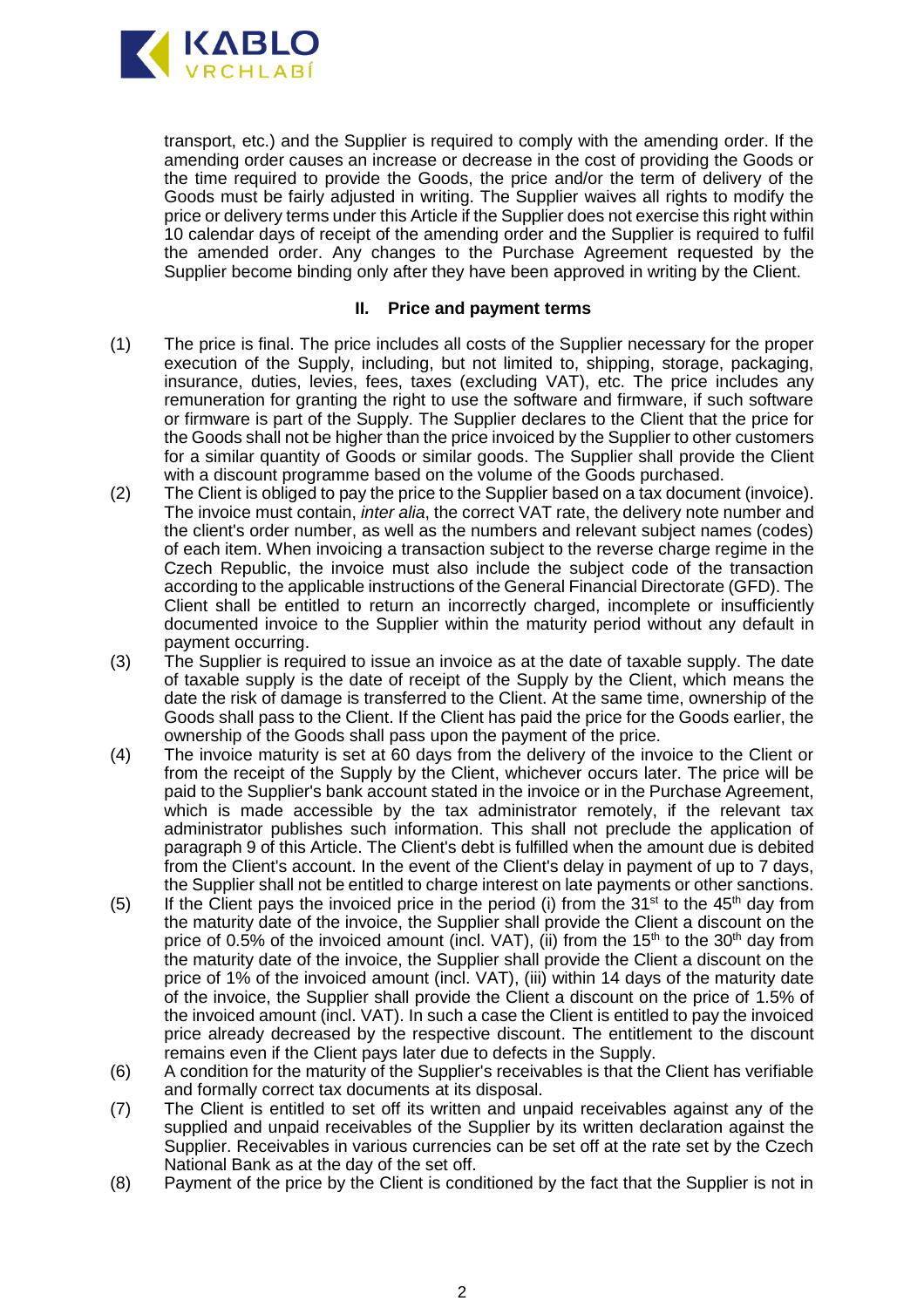

delay vis-à-vis the Client for any payment for the Consignments which were or should have been delivered also based on another contractual relationship. For the period of such delay by the Supplier, the Client is not in default of payment of the price and the agreed payment period is reasonably extended by a period corresponding to the length of the delay by the Supplier.

- (9) At the Client's request in justified cases (e.g. in case of the Supplier's impending insolvency), the Supplier must prove that it makes proper VAT payments. Until such a document is delivered, the Client shall be entitled to postpone payment for the provided Supply without being in default of payment. This does not preclude the application of the following paragraph.
- (10) If the Supplier is an unreliable VAT payer as at the date of taxable supply, within the meaning of applicable law or in a similar position under the laws of other countries, or if the Client is in good faith that the Supplier is in a position that would otherwise establish the Client's obligation to guarantee unpaid VAT, the Client is entitled to pay the Supplier the price of the Supply minus the amount equal to the applicable VAT and to pay the VAT for the Supply directly to the account of the relevant tax administrator.
- (11) The Supplier shall provide the Client with the necessary cooperation in the Client's dealings with the tax administrator, which shall consist mainly in proper and timely provision of truthful information and documents and support in the Client's dealings with the tax administrator should the tax administrator make claims against the Client by virtue of its guarantee for VAT or if the Client would voluntarily pay VAT on the delivery of Goods.
- (12) In the event of defective performance, the Client shall be entitled to withhold any payment, even if the claim arises for another legal reason, until due payment. The Client has this right even if the Goods have defects that do not prevent proper use.
- (13) At the Client's request, the Supplier is required to disclose the current balance of open accounting items arising from mutual business transactions, which are included in the Supplier's accounts as at the record date and, if necessary, to clarify and reconcile any discrepancies with the status in the Client's accounts. As a general rule, the Client shall send the Supplier confirmation of the status of the open accounting items contained in the Client's accounting, which is based solely on the accounting records and has no relevance to any claims, no legal consequences can be derived therefrom, and in particular it cannot in any case be used as debt recognition.
- (14) Payment of the price for the Goods does not imply any recognition by the Client or waiver of the Client's rights.
- (15) The Supplier and the Client will jointly seek cost reduction options throughout the duration of the Purchase Agreement, and the results of these options will translate into price reductions for the Client.

## **III. Delivery terms and performance**

- (1) The performance must exactly match the agreed terms and must be made within the specified deadline (i.e. the deadline specified in the Purchase Agreement or otherwise agreed between the parties).
- (2) Earlier Supply, if delivery has been agreed on a fixed date, is only possible with the Client's prior written consent and is without prejudice to the agreed maturity of the price. This does not apply if the term of delivery in the Purchase Agreement is specified by the deadline, which is always calculated from the date the Client's order was sent, regardless of the moment of its confirmation by the Supplier. If the delivery date is not explicitly stated in the Purchase Agreement and not agreed between the parties, the delivery date is considered to be 10 business days from the date the Client's order was sent. The Supplier is required to promptly notify all (and imminent) delays of the Supply and request instructions from the Client. The delivery of the Goods within the agreed term, but in a quantity smaller than that stated in the Purchase Agreement or missing required documents, shall also be considered a breach of the delivery date. In the event of failure to comply with the term of delivery, the Client shall be entitled, in addition to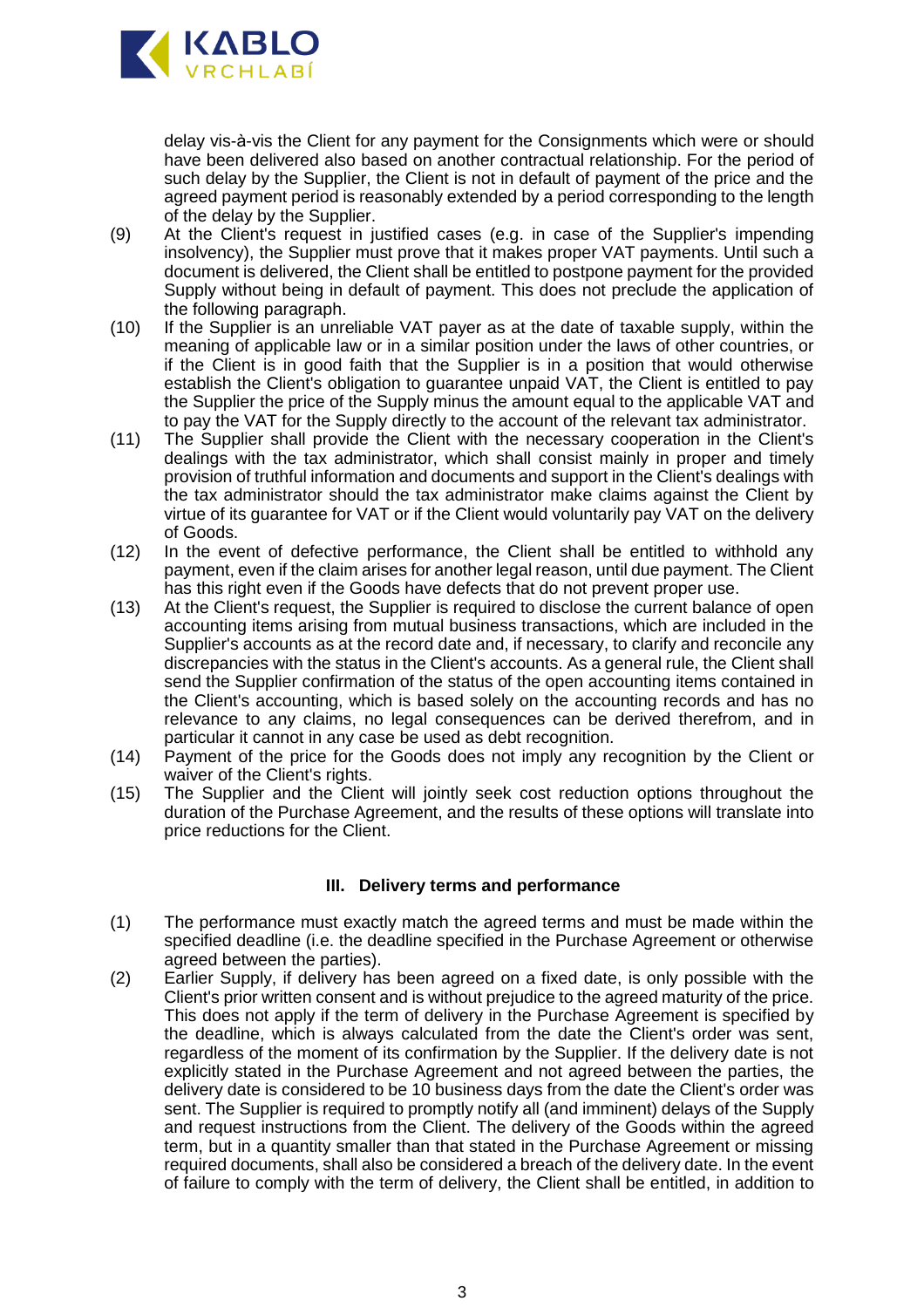

other claims, to demand the Supply of the Goods, compensation for damages caused by the delay, and to withdraw from the Purchase Agreement. The Supplier shall be liable for any delay in delivery caused by the Supplier's sub-suppliers or third parties. The Client shall not be obliged to accept earlier or partial performance or larger quantities and shall be entitled to return such performance at the cost of the Supplier, or to receive compensation for storage costs.

- (3) If the Supplier does not provide proper performance within the set deadline, the Supplier shall pay the Client a contractual penalty of 0.5% of the price of the entire performance for each commenced week of delay, but no more than 10% of the price of the entire performance. The Client is entitled to set off a receivable for payment of the contractual penalty against the Supplier's receivable for payment of the price of performance. Payment of the contractual penalty and default interest shall be without prejudice to the Client's claim for damages in full.
- (4) The place of performance is the Client's registered office, unless the Client specifies another place of performance, e.g. in the order. The time of performance is business days from 6:00 a.m. to 4:00 p.m. CET, unless the Client specifies another time of performance, e.g. in the order.
- (5) The Supplier shall deliver the Supply at its cost and risk to the agreed place of delivery (in the Czech Republic shipping costs paid by the Supplier and in case of transport from abroad – DAP according to INCOTERMS 2010). Cash on delivery will not be accepted.
- (6) The Client reserves the right to determine the means of transport and packaging.<br>(7) The Supplier shall attach to the Supply a delivery note with all the order data sug
- The Supplier shall attach to the Supply a delivery note with all the order data such as the order number and/or part numbers, the exact designation of the Goods, the order item and, in the case of Supplies from the European Union, the tariff classification of the Goods. Part of the Supply is also a completed declaration of the Supplier for the purposes of export and customs control and documents proving the origin of the Goods for customs, re-export, etc.
- (8) If the cost of transporting the Supplies to the agreed place of performance is to be paid by the Client under the Purchase Agreement, the Supplier shall be entitled to charge the Client only those costs that the Client has agreed in advance.
- (9) The Supplier accepts the risk of a change in circumstances.<br>(10) The Supply is taken over:
- The Supply is taken over:
	- (a) for Supplies without assembly: upon written confirmation of delivery (including unloading) of the complete subject of Supply to the destination under the Purchase Agreement;
	- (b) for Supplies with assembly: upon written confirmation of acceptance of the complete subject of Supply by the Client.
- (11) In case of supply of technical equipment and devices, the Supplier is obliged to train the operating and maintenance staff of the Client or end user of the Supply. Furthermore, the Supplier undertakes to provide the necessary documents for the Supply (in particular the complete assembly plans including all connections and building necessities, data sheets, assembly instructions, processing instructions, storage, operating and maintenance regulations, etc.). All documents delivered by the Supplier must be delivered together with the Supply at the latest, in duplicate, in Czech or in English.
- (12) If the subject of the Purchase Agreement are products specified in the implementing regulations to Act No. 22/1997 Coll., on Technical Requirements for Products, the Supplier is obliged to provide the Client with a copy of the declaration of conformity or a written assurance of the issue of the declaration of conformity, at the latest by the agreed date of performance. Furthermore, the Supplier is obliged to allow the Client to check the progress of the subject of performance during the performance.
- (13) The fact that the Client accepts Goods that do not comply with the terms of the Purchase Agreement does not relieve the Supplier of the obligation to remedy the noncompliance or prevent the Client from exercising any remedies under the Purchase Agreement.
- (14) The Client is entitled at any time in writing (email is sufficient) to request the Provider to suspend performance of the Purchase Agreement. Upon receipt of such notice, the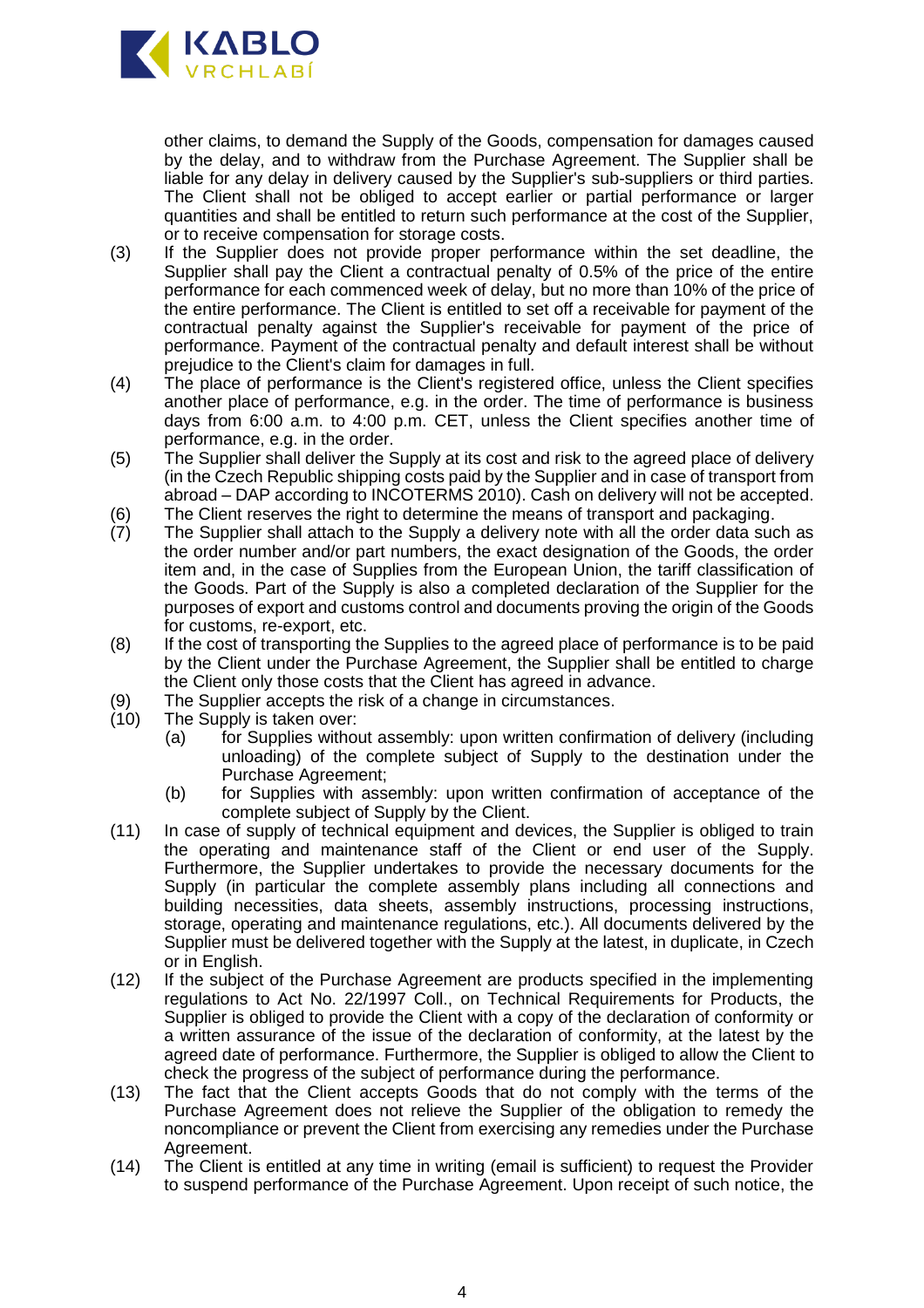

Supplier agrees to suspend all work until it receives a written request from the Client (email is sufficient) to continue performance.

- (15) Supplier shall not be entitled to demand storage or other costs incurred for this reason for the first 90 days from the date of suspension of performance of the Purchase Agreement. The terms of performance of the Purchase Agreement shall be extended in proportion to the duration of the suspension of performance.
- (16) The Supplier is obliged to pack the Supply in such a way that it will not be damaged during transport or cause damage to health and property.
- (17) The Supplier is obliged to ensure that:
	- (a) the Supply is accompanied by a packing or delivery note with a clear indication of the contents as well as the full order number (code) of the Client;
	- (b) each part of the shipment shall bear on the packaging a clear indication of the contents as well as the full order number (code) of the Client;
	- (c) the dispatch of a Supply whose acceptance at the destination requires the presence/cooperation of its recipient was notified in writing to the Client or the recipient at least 3 business days in advance, together with a clear indication of the content as well as the full order number (code).
- (18) The Client's right to exercise the right of retention against the Supplier and the Client's right to set off mutual claims are not in any way restricted or excluded.
- (19) Material owned by the Client provided to the Supplier for the purpose of the Supply shall remain the property of the Client, and shall be stored, labelled and managed free of charge. Its use is only permissible for the fulfilment of the Supplier's obligations towards the Client. In the event of its devaluation or loss, the Supplier is obliged to procure and use an appropriate replacement at its own expense.
- (20) The Supplier shall process and/or modify the Client's material exclusively for the Client. The Client directly owns or co-owns the modified material, intermediate product or new thing. Should this not be possible for legal reasons, the Client shall be the owner of each new item at any time of processing or modification. The Supplier is required to take care of each new item with professional care for free until it is handed over to the Client.
- (21) The Supplier is required to perform output checks of the Goods before they are shipped to the Client. The Client is not obliged to inspect the Goods upon receipt nor to inspect the packaging and quantity of the Goods upon receipt from the Supplier. The Supplier shall not be entitled to object to any late notification of defects in the Goods by the Client, even obvious defects.
- (22) Any changes to the Goods (especially to the structure, composition, manufacturing process, manufacturing site, including any other physical or chemical changes in the Goods, material, design, colour), manufacturing method, location, other changes that may affect, for example, the shape, function, lifespan or performance of the Goods must be approved in writing by the Client in advance.

## **IV. Special arrangements**

- (1) The Supplier agrees to comply with all environmental legislation, preferably to hold an ISO 14001 or EMAS certificate.
- (2) The Supplier undertakes to have a quality management system in place in accordance with the VDA 6.1 and IATF 16949 standards, but at least in accordance with ISO 9001.
- (3) If the Supplier delivers Goods subject to restrictions on substances and/or information requirements imposed by law (e.g. REACH, RoHS), the Supplier must declare such substances in an appropriate format provided by the Client by the date of first delivery of the Goods, in relation to the regulations effective in the jurisdiction of the Client's registered office or at the designated place of delivery requested by the Client.
- (4) The Supplier undertakes to comply with all policies, manuals, guidelines, instructions and directions of the Client with which it has been acquainted.
- (5) The Client is not obliged to fulfil the Purchase Agreement if such fulfilment is prevented by any obstacles arising from national or international regulations in the field of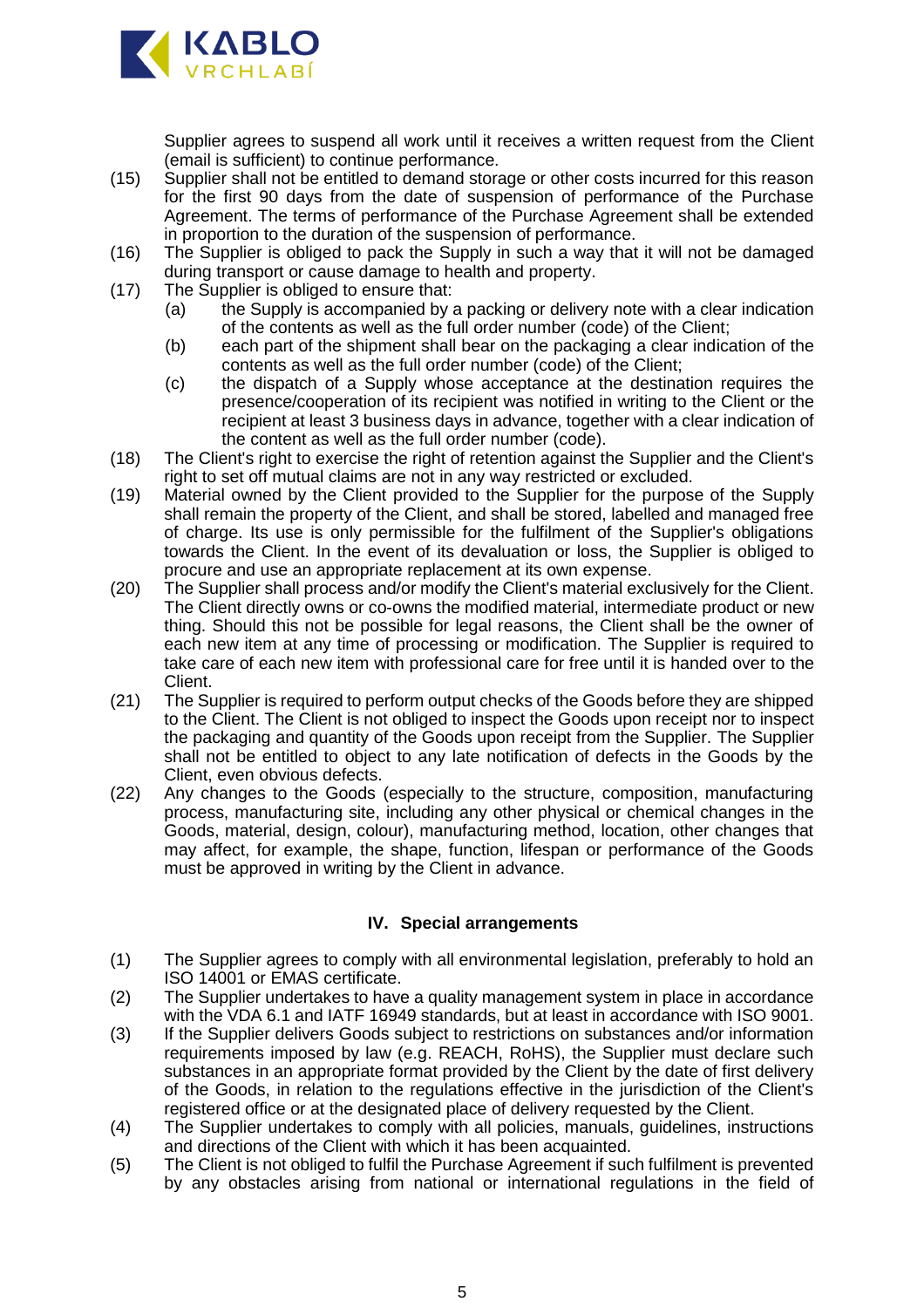

international trade law or by embargoes or other sanctions.

- (6) The Supplier is obliged to comply with all applicable provisions of applicable national law and international law relating to export controls, customs or related taxes and charges, and international trade law (collectively "**international trade law**") in relation to the delivered Goods and provided services. The Supplier shall also be required to obtain the necessary export licences or permits, unless, under the applicable provision of international trade law not the Supplier but the Client or a third party is required to apply for such licences or permits.
- (7) The Supplier is required to provide the Client, without delay, and no later than the stipulated deadline, with all data and information necessary for the Client to comply with all international trade law provisions applicable to export, import or (in the case of resale) re-export of the Goods or services.
- (8) In the event of any changes in the origin or properties of the Goods or services, or changes in the applicable provisions of international trade law, the Supplier shall update the data without delay and at the latest by the stipulated deadline and provide such data to the Client in writing. The Supplier undertakes to reimburse the Client for any costs or other damages it incurs as a result of incomplete or incorrect data.
- (9) If the subject of the Supply is dual-use goods within the meaning of the US legislation as well as according to Annex I of EU Regulation 428/2009, the Supplier is obliged to inform the Client thereof.
- (10) In connection with the fulfilment for the Client, the Supplier is obliged to hand over to the Client all documents and certificates necessary for further export within and outside the European Union (e.g. E-Mark, COP).
- (11) The Supplier is obliged to comply with all relevant legislation, particularly health and safety regulations, and is required to do its best to pursue measures aimed at:
	- (a) preventing risks, eliminating risks or minimising the effects of irremovable risks to the health and safety of the personnel employed by the Supplier and the Supplier's direct or indirect sub-suppliers in the performance of the subject of the Purchase Agreement ("**personnel**"); and
	- (b) ensuring that no persons who are lawfully present at the workplace, including personnel, the Client's staff and visitors, suffer any harm.
- (12) The Supplier is required to ensure that all of its personnel are professionally and medically fit to deliver the Goods (and to prove such ability at the Client's request), participate in site-specific security training, and receive appropriate personal protective equipment before commencing work at the workplace. The Supplier is required to ensure that personnel use appropriate personal protective equipment and that such equipment is always maintained in a good and serviceable condition.
- (13) The Client reserves the right, at its sole discretion, to exclude any personnel from the Site and/or to suspend the Supply of Goods for safety, health and security reasons at any time without any liability.
- (14) Upon the Client's request, the Supplier shall promptly grant the Client access to all documents relating to health and safety issues connected to the Goods or otherwise related to the Goods.
- (15) The Supplier represents and warrants that the prices, terms, Supplies, services and quality are consistent and competitive with the market. If the Client reasonably assesses that the Supplier's performance is not competitive in the industry, it will provide the Supplier with the opportunity to remedy the deficiencies (in particular to reduce costs) within 30 days of the Client's notification. If the Supplier fails to remedy this deficiency within the above period, the Client shall be entitled to terminate the Purchase Agreement and/or Order Acceptance for which Goods have not yet been delivered, without any liability on the part of the Client, except for the obligation to pay the price for Goods delivered prior to such termination.

## **V. Sub-suppliers**

(1) The Supplier is obliged to bind its sub-suppliers to comply with all obligations under the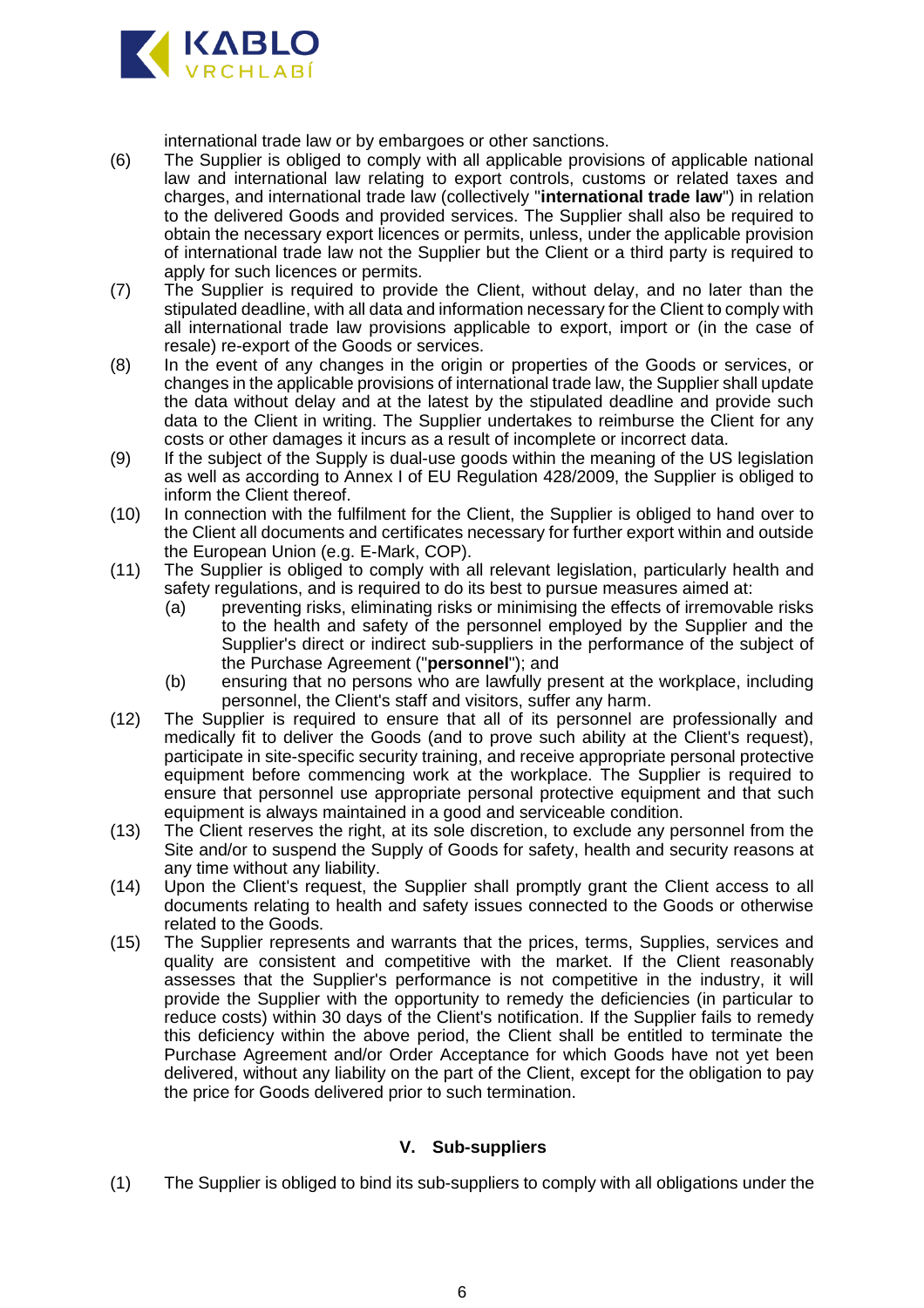

Purchase Agreement as well as to comply with the relevant internal regulations of the Client. The Supplier shall be fully liable towards the Client for the sub-supplier's performance and any misconduct as if it were providing the fulfilment itself.

- (2) If the Supplier intends to use sub-suppliers, it shall submit a list of sub-suppliers to the Client for approval in writing, including the scope and specification of the work. The Supplier is obliged to inform the Client about subsequent changes to the sub-supplier and to request written approval. In justified cases, the Client is entitled to request a change of the sub-supplier.
- (3) In the event of a breach of the obligations set forth in this Article, the Client shall be entitled to terminate the Purchase Agreement with immediate effect or withdraw from the Purchase Agreement.

## **VI. Packaging**

- (1) The Supplier shall indicate in the Purchase Agreement and in the invoice whether the returnable packaging is part of the Supply. The price of the returnable packaging shall be invoiced by the Client, unless the parties agree otherwise. The Supplier agrees to purchase this packaging from the Client at the invoiced price if the Client returns them within 24 months from the date of delivery of the Goods.
- (2) Return shipping charges for packaging returned to the Supplier shall be paid by the Supplier unless otherwise agreed in the Purchase Agreement.

## **VII. Premature termination of the Purchase Agreement**

- (1) The parties may withdraw from the Purchase Agreement only in cases of a material breach of the Purchase Agreement or in cases expressly stated in the Purchase Agreement or in these Terms & Conditions or in cases expressly specified in the relevant legal regulations. The withdrawal shall take effect on the date of delivery of the written notice of withdrawal to the other party.
- (2) In the following cases, the Client may terminate the Purchase Agreement with immediate effect or withdraw from the Purchase Agreement:
	- (a) the Supplier suspended payments;<br>(b) insolvency or other similar proceedi
	- insolvency or other similar proceedings have been initiated against the Supplier or such proceedings are imminent;
	- (c) the Supplier entered into liquidation;<br>(d) unsuccessful enforcement of a final
	- (d) unsuccessful enforcement of a final decision or execution on the Supplier's property;
	- (e) the Supplier became an unreliable payer within the meaning of the VAT Act;
	- $(f)$  the Supplier no longer performs one of its activities without which the purpose of the Purchase Agreement cannot be fulfilled;
	- (g) the Supplier has not fulfilled the subject of the Purchase Agreement in a due and timely manner;
	- (h) the Supplier directly or indirectly granted or promised to provide a bribe or other unjustified advantage to the Client's employee or representative;
	- (i) the Supplier influenced or attempted to influence the selection procedure announced by the Client;
	- (j) the Supplier breached any other obligation arising from documents that are binding under the Purchase Agreement or these Terms & Conditions, for example in the area of environmental protection, and did not remedy this breach even when granted additional time to do so;
	- (k) the Supplier was convicted of an offence pursuant to Act No. 418/2011 Coll., on the Criminal Liability of Legal Persons and Proceedings Against Them, as amended, or pursuant to other relevant legislation;
	- (l) a member of the statutory body of the Supplier or an entrepreneur natural person was convicted of an offence concerning its line of business;
	- (m) the Supplier is in default vis-à-vis the Client in meeting its obligations under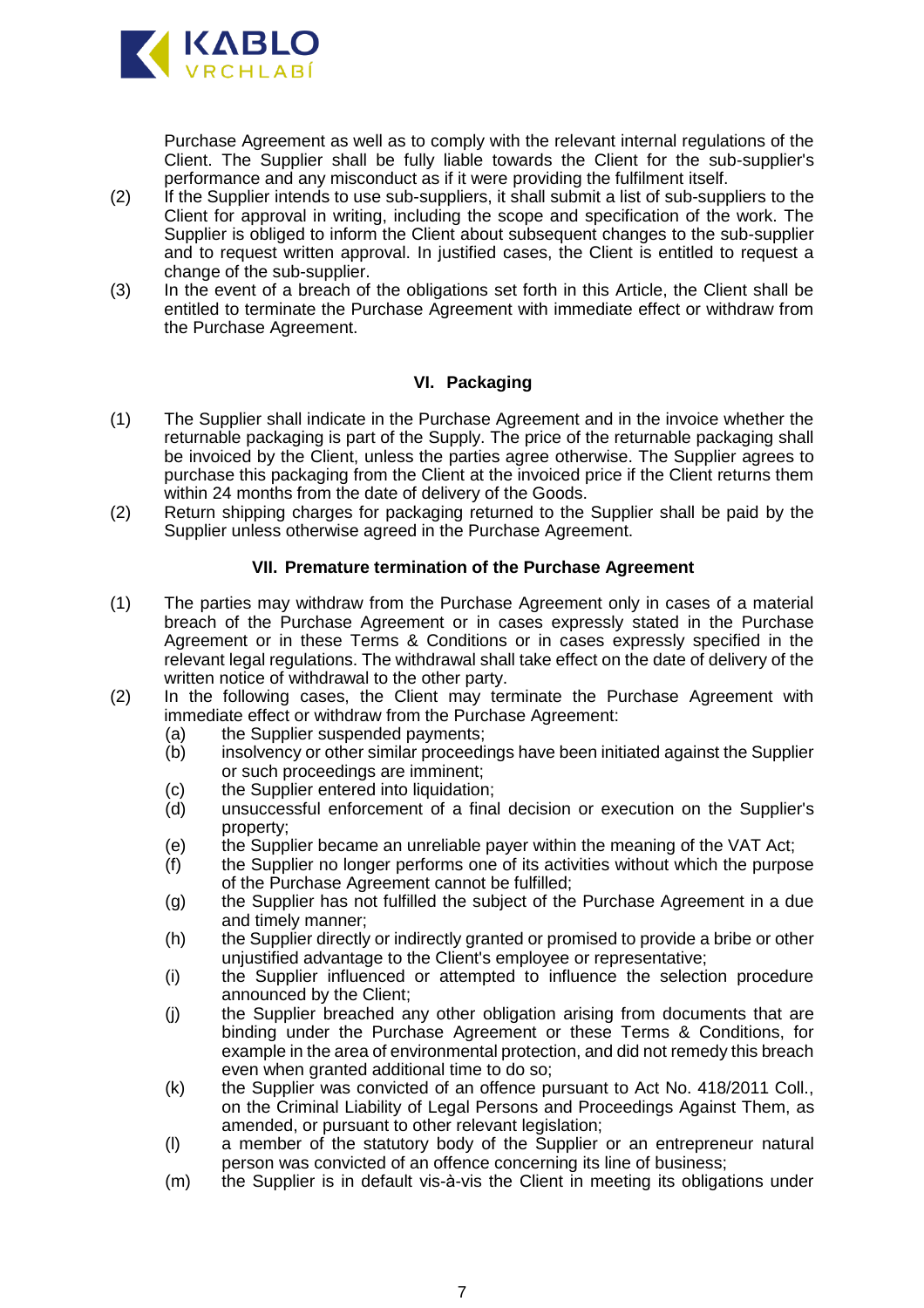

another contract for more than 30 days;

- (3) The parties are also entitled to withdraw from the Purchase Agreement if force majeure circumstances prevent the delivery of the Supply for more than 3 months.
- (4) The Client is entitled to withdraw from the Purchase Agreement at any time before the Goods are sent to the Client.
- (5) The Client is also entitled to withdraw from the Purchase Agreement if it undertakes to pay the Supplier the price of the already delivered and processed Supply as at the effective date of withdrawal from the Purchase Agreement. In such a case, the Supplier is obliged to hand over these Supplies to the Client.

### **VIII.Liability for defects, quality guarantee and complaints**

- (1) The Supplier hereby provides a quality guarantee, i.e. the delivered Goods will be fit for the intended purpose for the agreed period and the Goods will have the agreed upon long-term or required properties and specifications and will be in accordance with the Purchase Agreement. The Supplier further represents and warrants that the Goods will be (i) new; (ii) not burdened by any pledge, easement or other encumbrance; (iii) in accordance with all specifications, drawings, samples and other characteristics supplied by the Client or offered by the Supplier; (iv) free from defects of design (appearance), execution and materials; (v) of marketable quality; (vi) suitable and sufficient for the use intended by the Client – to the extent known to the Supplier; (vii) in accordance with all relevant legislation in force, in particular in the country of manufacture and delivery; and (viii) not in violation of any patents or other intellectual property rights of third parties. The guarantee applies to the Client, its successors, assigns, customers or other users of the Goods.
- (2) The Supplier is responsible for the quality of the Goods without exception, even if the Client offered or provided it with cooperation.
- (3) The warranty period for machines is 36 months from the date of acceptance without reservations. The warranty period for spare parts is 36 months from the date of their installation, but no more than 42 months from the date of delivery. For other Goods, the warranty period is 36 months from the date of transfer of the risk of damage to the Goods to the Client. For complete equipment, the date from which the warranty period is calculated is the date of delivery of the last part of the entire equipment. If the Supplier performs assembly, the warranty period is counted from the date of acceptance of the entire equipment without reservations. The Supplier shall assign all warranties for its sub-suppliers regarding the Goods to the Client and shall ensure that the Client is entitled to them and, where applicable, the Client may further assign such warranties to its customers.
- (4) Remedying defects consists either in repairing them or in replacing defective parts.<br>(5) When replacing or repairing parts, the warranty period is extended by the time require
- When replacing or repairing parts, the warranty period is extended by the time required for replacement or repair. The new warranty period commences on the day of delivery of the replacement.
- (6) If the Supplier fails to remedy the defect or if the Client is entitled to a replacement Supply, even after the Client has provided it a reasonable additional period of time, the Client is entitled to:
	- (a) completely or partially withdraw from the Purchase Agreement;
	- (b) request a discount; or
	- (c) proceed to remove the defect or acquire a replacement Supply itself or through a third party at the Supplier's cost, this being without prejudice to the Supplier's liabilities under the quality guarantee and liability for defects.
- (7) Remediation of the defect at the Supplier's expense may occur without giving the Supplier additional time if the Supplier is in default with the original performance.
- (8) Based on a written request from the Client (email form is sufficient), the Supplier is obliged to reimburse the Client for costs related to the claim, including transportation costs, costs incurred by the Client to remedy the consequences of the breach of the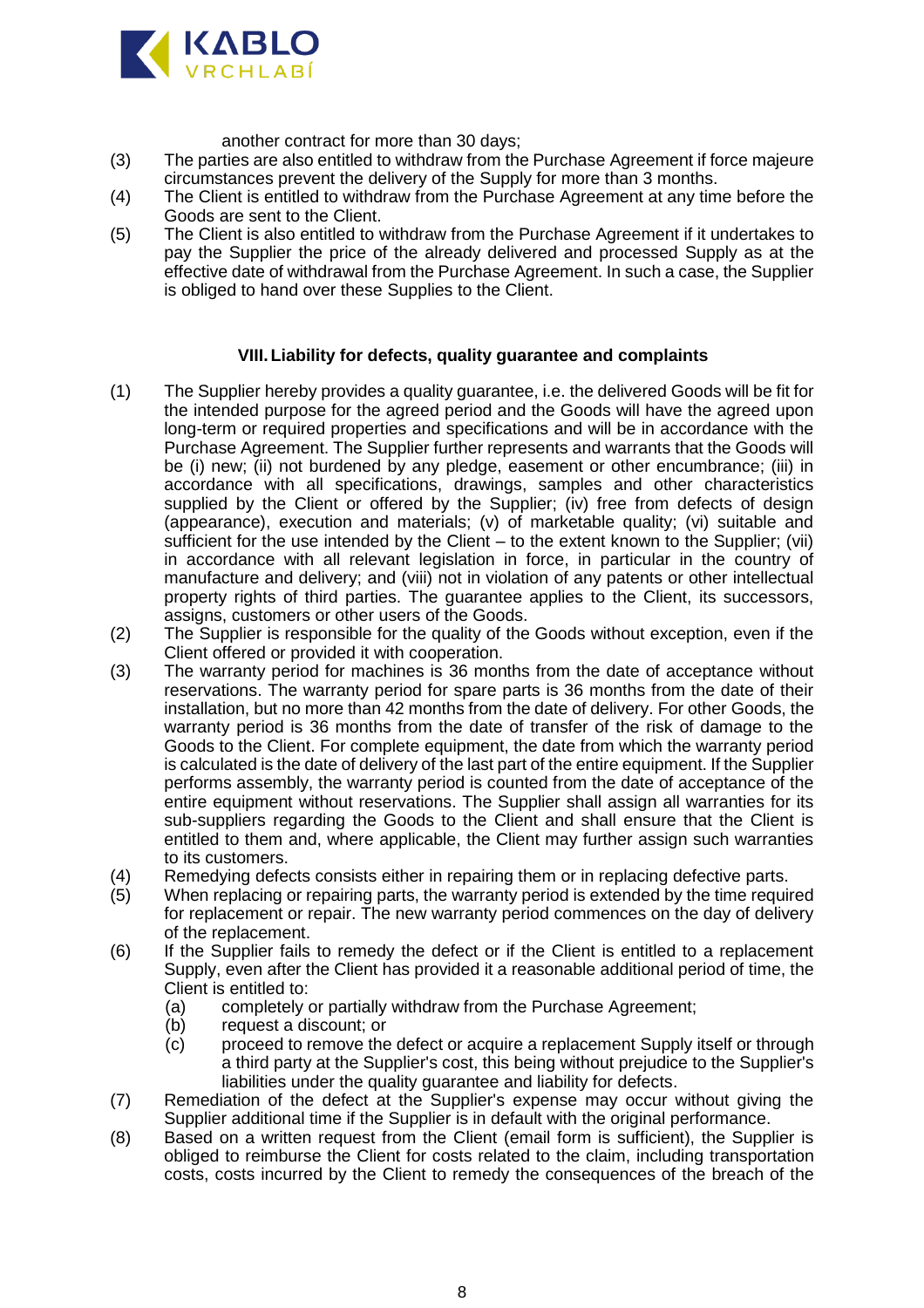

Supplier's obligations and to remedy any defects of the Supply and any other costs incurred by the Client in connection with the defective Goods. Without prejudice to other rights of the Client available to the Client on the basis of these Terms & Conditions or relevant legal regulations, the Supplier is also obliged to pay the Client in case of each complaint (i.e., a request for elimination of defects) a lump sum compensation of the administrative costs related to the complaint in the amount of CZK 2,000 (without VAT). The Supplier shall bear the risk of loss or damage to the Goods in relation to the Goods returned by the Client. This also applies to costs incurred by the Client in vain for processing or modifying the Supply for the aforementioned purpose.

- (9) The Supplier will also be charged for costs incurred as a result of defective Goods, consisting mainly of production downtime and wage costs of the Client or the personnel of the company involved in repairing the defective Goods.
- (10) The Client's delay in making a complaint does not cause the Client's rights and claims from defective performance by the Supplier to be extinguished. Removal of the defect shall not affect the Client's right to compensation for damages, lost profit or other rights that the Client may have under the Purchase Agreement, these Terms & Conditions or the applicable laws.
- (11) The Client has the right to claim against the Supplier a contractual penalty for defective performance of the subject of the contract in the amount of 15% of the agreed price. The Client's claim for damages exceeding the contractual penalty is not affected by the provisions on contractual penalty.
- (12) The Supplier is obliged to carry out or arrange for post-warranty repair, including the provision of spare parts, for a period of 10 years from the date of performance of the Supply, if this follows from the nature of the Supply. Otherwise, the Supplier is obliged to inform the Client of this fact without delay and to provide it with an alternative solution under similar conditions.
- (13) The Client is not obliged to accept or store Goods for which a defect has been notified; if it accepts such Goods, it will store them at the cost of the Supplier.
- (14) Refusal of the entire Supply of Goods is possible in the event of a defect affecting a substantial part of the Supply.
- (15) The Client assumes no liability for damages caused by third parties.
- (16) The Supplier is obliged to allow the Client, its customers or competent authorities to check, inspect, audit, test or undertake other similar reviews at any time in the establishment of the Supplier and its sub-suppliers where the Goods are manufactured or stored. In addition, the Client is entitled to audit / inspect the Supplier's production and its quality processes, whereas any such inspection does not relieve the Supplier from the obligation to proceed in accordance with the Purchase Agreement. The Client also has the right to inspect and copy all records, documents and other data related to the Purchase Agreement and the Supplier is obliged to provide the Client with all cooperation. The Supplier is obliged to keep such data for at least 10 years from the delivery of the Goods and to submit it to the Client without delay upon the Client's request. Each Party shall bear its own costs incurred in connection with this check or inspection.

## **IX. Intellectual property rights**

- (1) Intellectual property rights are: (a) patents, improvement designs, utility models, industrial designs, trademarks, trade names, designs, know-how, copyrights (registered or unregistered); (b) filing, renewing, confirming, extending or renewing any of the above rights; and (c) any other intellectual property rights ("**Intellectual Property Rights**").
- (2) In accordance with para. 3 below, the Supplier hereby grants or undertakes to grant the Client a worldwide, irrevocable, transferable and non-exclusive licence to use the Intellectual Property Rights, including embedded software (software necessary to use the Goods embedded in Goods and supplied as an integral part thereof), if any, worldwide, without the need to pay licence fees (free of charge).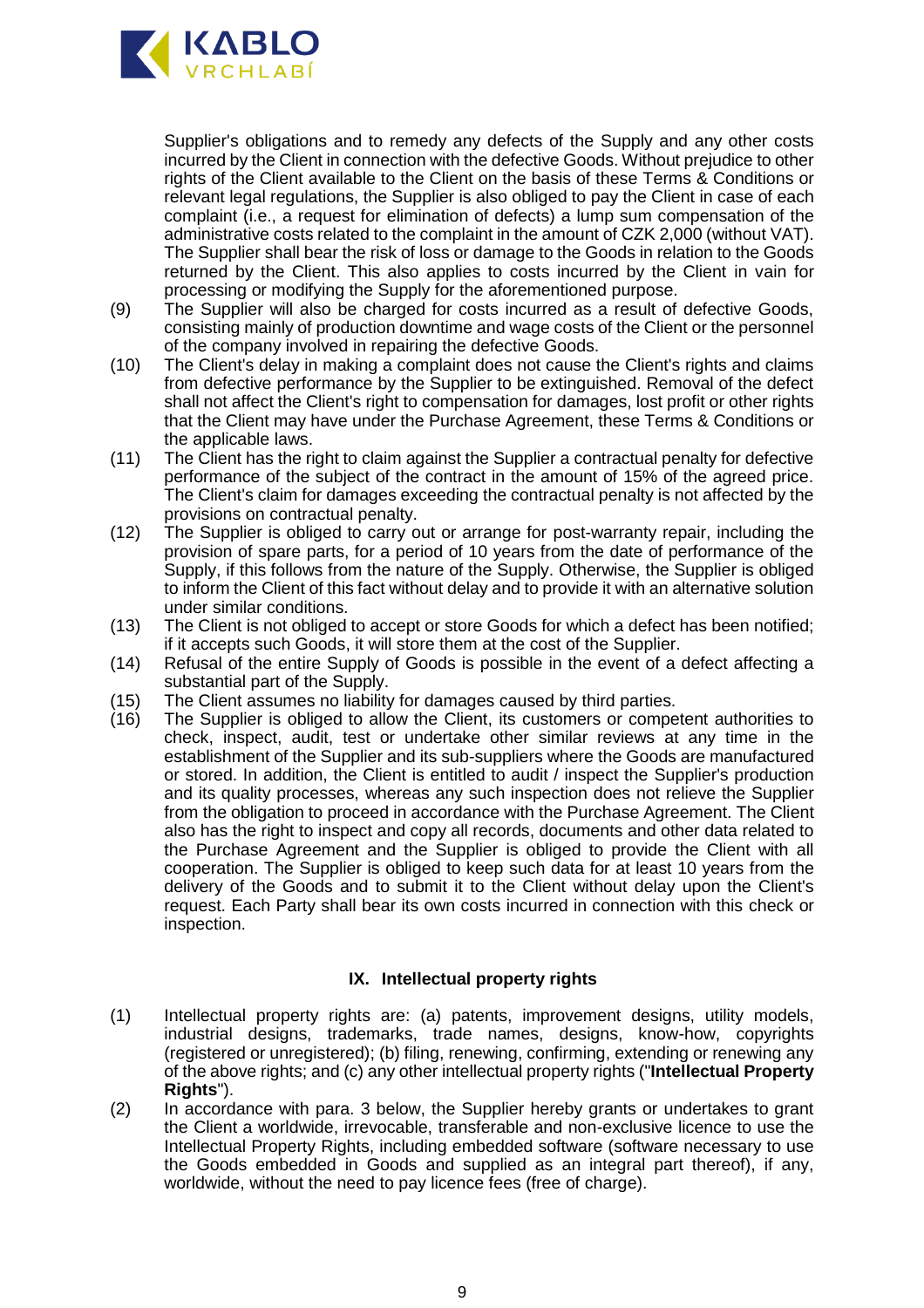

- (3) The Supplier hereby grants the Client all Intellectual Property Rights in relation to the Goods arising as a result of the performance of the Purchase Agreement. The Supplier further agrees to take all necessary steps at the Client's request and at its own expense to ensure that the Client can use the Intellectual Property Rights perfectly.
- (4) Intellectual Property Rights relating to the Goods that arose to the Supplier or were licensed to it prior to the conclusion of the relevant Purchase Agreement or without any relationship to the Purchase Agreement ("**Pre-existing Intellectual Property Rights**") shall remain with the Supplier (or the relevant third party). If such Pre-existing Intellectual Property Rights are part of any Goods, the Supplier grants or ensures that the third party in question grants to the Client and other entities within the Client's group an irrevocable, transferable, non-exclusive and free of charge licence to use the Preexisting Intellectual Property Rights as part of the Goods supplied, including authorisation to upgrade, develop, market, distribute, sublicence or otherwise use the Pre-existing Intellectual Property Rights.
- (5) The Supplier is obliged to specify in writing, prior to making the Supply, any open source software contained or used by the embedded software (see above) and to request the Client's written consent to use it. The Supplier agrees to replace at its own expense any open source software refused by the Client with software of at least equivalent quality and functionality.
- (6) In the event that the Goods violate any Intellectual Property Rights of third parties, the Supplier shall at its own expense, but at the Client's discretion, (i) ensure the right to continue to use the Goods for the Client or, if applicable, for the Client; (ii) modify the Goods so that Intellectual Property Rights are no longer infringed; or (iii) exchange the Goods for equivalent goods that will not infringe the Intellectual Property Rights of third parties. If the Supplier fails to perform the aforementioned measure requested by the Client, the Client shall be entitled to withdraw from the contract and demand repayment of any amounts that the Client paid to the Supplier under the contract and the Supplier is obliged to provide the Client with the compensation for any damage it incurred.
- (7) The Client holds proprietary and Intellectual Property Rights to all its offers, inquiries or estimates, as well as all drawings, illustrations, technical descriptions, samples, components, models, matrices, templates, instruments, tools, calculations and other documents or material provided to the Supplier. The Supplier may not make these items available to third parties, publish them, use them directly or through third parties, or copy them without the Client's prior written consent. The same applies to items made using these items. At the Client's request, the Supplier shall return these items and destroy all copies made. These items are intended exclusively for the fulfilment of the concluded Purchase Agreement. The Supplier must not exercise or claim any right over such items, including the right of retention.

# **X. Force majeure**

- (1) Force majeure circumstances are circumstances that arose after the conclusion of the Purchase Agreement as a result of unforeseeable and unavoidable events of an extraordinary nature, such as natural disasters or wars. The party for whom performance of the contractual obligations has become impossible shall, upon the occurrence and termination of the above circumstances, promptly notify the other party in writing and provide evidence to them that those circumstances have had a decisive influence on the performance of the contractual obligations. The occurrence of scrap material, delayed subcontracting, inactivity, delay or default of the carrier and strikes cannot be regarded as force majeure and do not give rise to any entitlement to extend the confirmed delivery deadline.
- (2) If the Client is prevented by circumstances of force majeure from taking over the performance at the agreed place, the Client's delay in taking over is excluded for the duration of this obstacle as are the Supplier's claims for consideration or for damages. For the duration of this obstacle, the Supplier is obliged to store the Goods free of charge at its own cost and risk.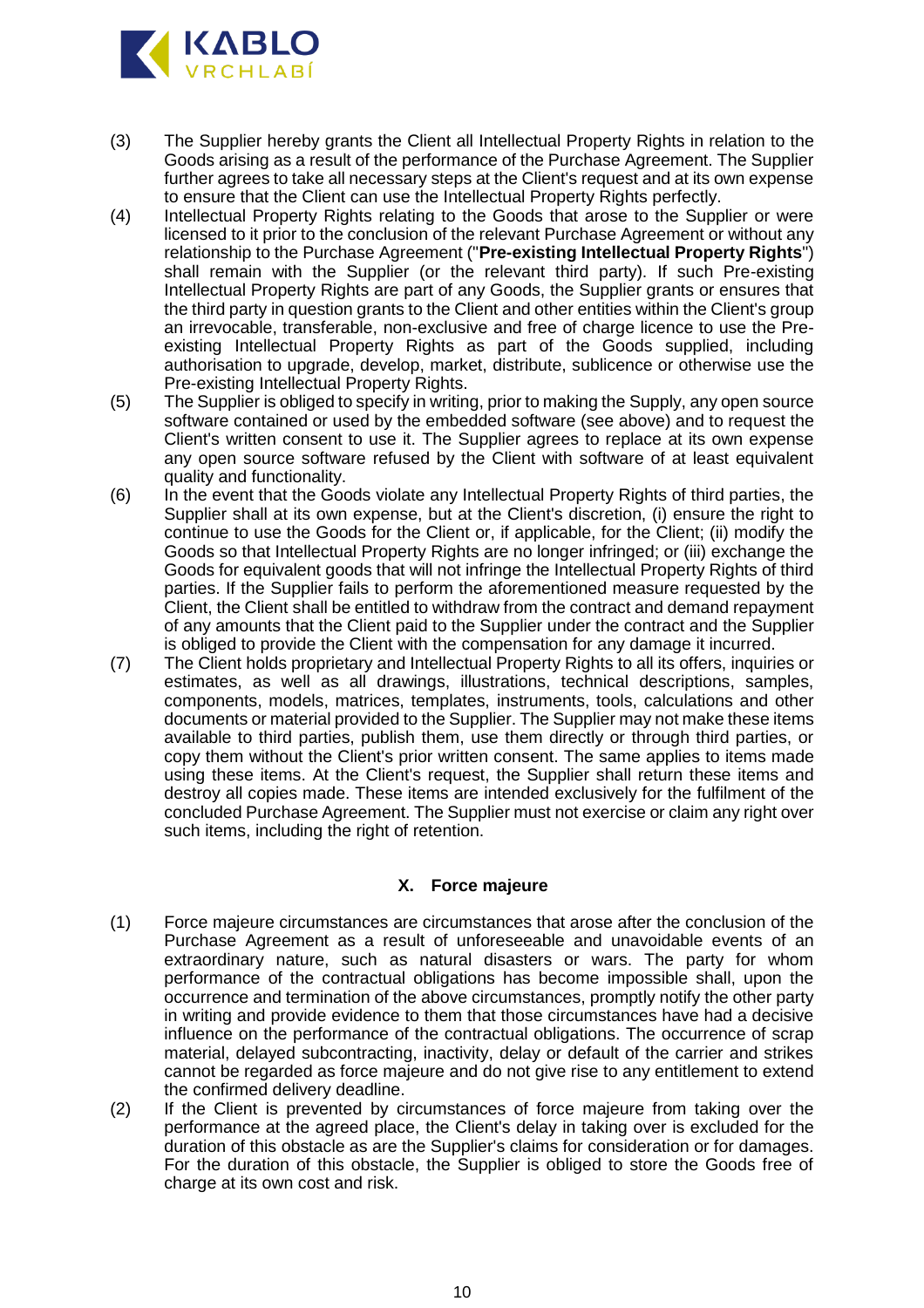

## **XI. Service of documents**

- (1) Unless otherwise agreed in the Purchase Agreement, documents will be delivered to the other party in person or by mail to the address of the other party's place of business listed in the relevant Commercial Register. The Supply shall be deemed to have been properly delivered:
	- (a) upon confirmation of receipt by the recipient in the case of personal delivery; if the recipient refuses to accept the Supply, the Supply shall be deemed duly delivered at the time of such refusal;
	- (b) on the third business day following the date of dispatch of the Supply by the postal operator;
	- (c) on the day the document is sent to the recipient's official data box.

## **XII. Confidentiality obligation**

- (1) The Supplier is required to maintain confidentiality with respect to all matters disclosed or communicated to the Supplier in any way whatsoever in connection with the Purchase Agreement or the contractual relationship established by the Purchase Agreement, in particular with respect to all matters relating to the Client, its employees and customers, technical and organisational data of the Client or its customers, business relations and balance situation of the Client and its customers and orders executed by the Client with respect to the manner, scope and content of these orders, and the Supplier undertakes not to share such facts and information with third parties or to use these facts and information for its own benefit or for the benefit of third parties. These obligations shall continue to apply even after the expiry of the Purchase Agreement concluded between the Supplier and the Client. In the event of a breach of this obligation by the Supplier, the Client may claim a contractual penalty of CZK 300,000. Payment of the contractual penalty is without prejudice to the Client's right to claim damages.
- (2) The confidentiality obligation under the preceding paragraph of these Terms & Conditions also applies to all business secrets under Section 504 of the Civil Code, in particular all facts regarding business transactions, production and technical specifications in tangible and intangible form relating to the Client and its customers, know-how, technical solutions, strategic plans, business plans and balance sheets, designs and procedures, and any other facts relating to the Client and/or its customers that have actual or at least potential material or immaterial value for the Client and/or its customers.
- (3) The Supplier undertakes to ensure that all of its employees and third parties to whom this information is provided (if the Supplier is permitted to do so by the Client) will comply with the confidentiality obligation set out in this Article.
- (4) Unless otherwise agreed between the parties, the information provided to the Client is not confidential.

## **XIII. Compensation for damage**

(1) The total scope of the Client's obligation to compensate the Supplier for damage to property incurred by the Supplier in connection with the performance of the Purchase Agreement or a breach of legal regulations is limited to 10% of the total contract price (excluding VAT) for the Goods in question, for all the claims in their aggregate. Only actual damage is compensated; lost profits or other types of damage shall not be compensated. Damage is preferably compensated in cash. Any contractual penalties or other sanctions paid by the Client to the Supplier shall be credited towards damages in full. The aforementioned limitation shall not apply to damages caused intentionally or through gross negligence or to damages caused to a person's natural rights. The limitation period for claiming damages is 1 year.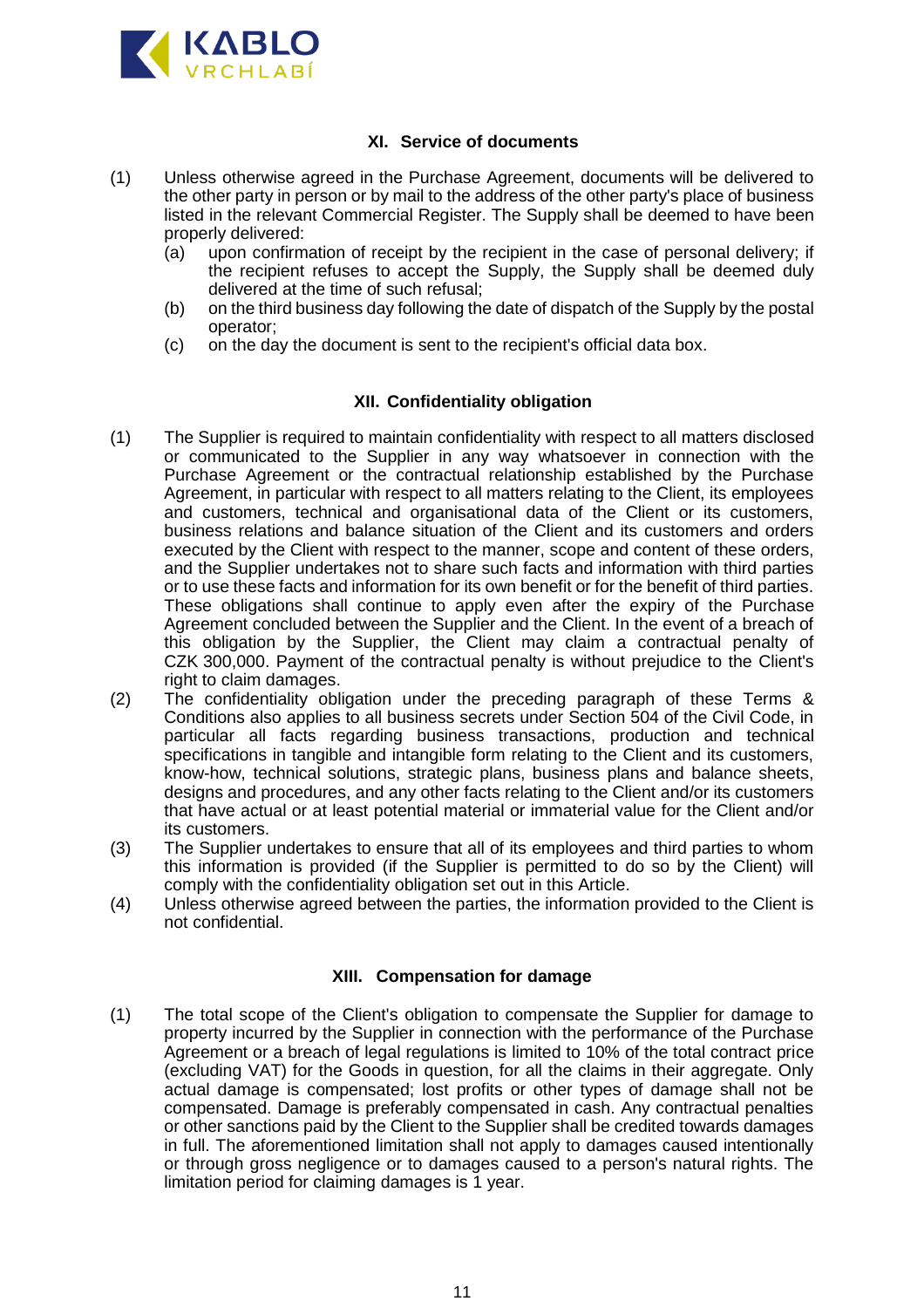

- (2) The Supplier shall indemnify and hold the Client and its group companies, successors, acquirers, customers, third parties, officers, directors, employees or other agents harmless in respect of all losses, liability, damages (direct, indirect, consequential, sanctions or otherwise), claims, costs, penalties, fees, contractual penalties and expenses (including reasonable remuneration for legal and expert services), arising out of or related to: (i) a defect or non-conformity of the Goods; (ii) the Supplier's failure to comply with any representations, warranties or obligations under the Purchase Agreement; (iii) negligence or omission on the part of the Supplier in connection with the design or manufacture of the Goods, including defects in materials and/or manufacturing processes or technologies; (iv) any damage to the environment, spillage, leakage or discharge of hazardous wastes or substances caused by a defect in the Goods or failure to comply with the contractual terms and conditions relating to the Goods; (v) infringement (including indirect infringement or inducement of infringement) of any Intellectual Property Rights relating to the Goods or other property rights; or (vi) a breach of applicable legislation by the Supplier. This indemnity provision includes the liability of the Supplier for all judgments or financial settlements that might otherwise be or become the liability of the Client.
- (3) The Supplier shall assist the Client upon its request in disputes in which the Client could be involved because of the above claims and, if required by the Client, shall take part in proceedings about any dispute.
- (4) In the event of a recall, the Supplier shall bear all costs and expenses of such recall, including, but not limited to, the costs incurred by the Client in connection with notifying customers, damages, return of Goods, lost profit and other damages incurred in connection with the recall.

## **XIV. Personal data processing**

- (1) The parties, as personal data controllers within the meaning of the General Data Protection Regulation (EU) 2016/679 (GDPR), process personal data obtained from the other party and its representatives for the purpose of negotiating the conclusion and performance of the Purchase Agreement in accordance with the rules set out in the GDPR and in accordance with these Terms & Conditions.
- (2) The subject of processing is the personal data of the other party, its representatives, employees, associates or members of statutory bodies ("**Data Subjects**"), in particular: (i) identification data (especially first and last name, job title); and (ii) contact data (especially email address and phone number).
- (3) The personal data of Data Subjects shall be processed by the parties to the extent necessary for the fulfilment of their obligations under the Purchase Agreement, the exercise of their rights, the fulfilment of legal obligations and for the purposes of related commercial communications.
- (4) The Client's privacy policy is available at [www.kablovrchlabi.cz.](http://www.kablovrchlabi.cz/)

#### **XV. Final provisions**

- (1) These Terms & Conditions shall also apply if the Purchase Agreement is qualified as a contract for work or an unnamed contract of a similar type.
- (2) The rights and benefits provided by the Client to the Supplier under these Terms & Conditions and the Purchase Agreement apply only to the Supplier and not to other entities in the Supplier's group if the Supplier belongs to a certain group. The rights or benefits granted in this manner do not establish any rights, benefits or claims of the Supplier for similar cases in the future. These Terms & Conditions and the Purchase Agreement are governed by the laws of the Czech Republic. If the Supplier is an entity subject to foreign law, the parties hereby exclude the application of the United Nations Convention on Contracts for the International Sale of Goods (adopted by Act No.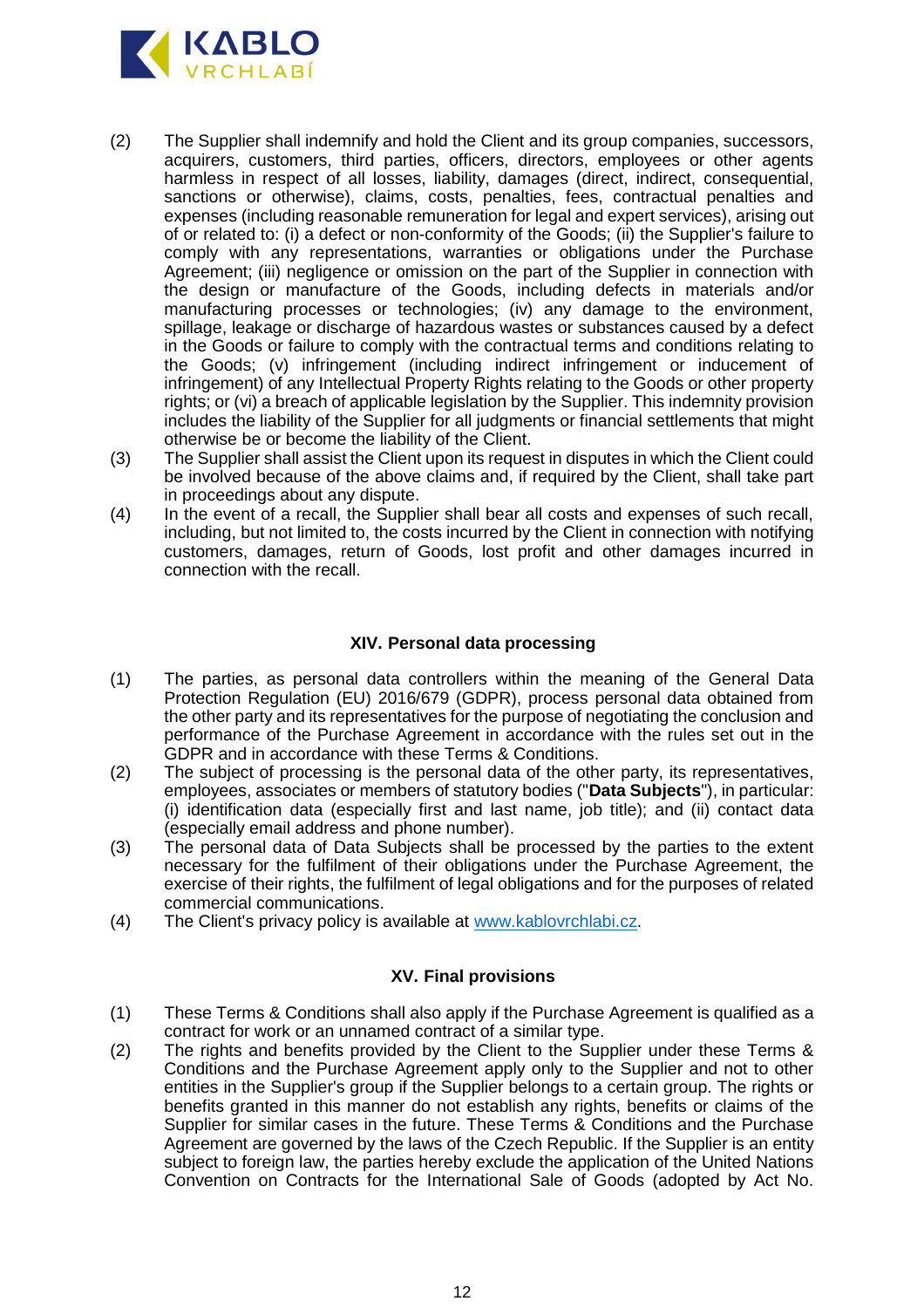

160/1991 Coll.).

- (3) In the event of a conflict between these Terms & Conditions and the Purchase Agreement, the provisions of the Purchase Agreement shall prevail. In case of conflict between other documents relating to the relationship in question and the Purchase Agreement, the provisions of the Purchase Agreement shall prevail.
- (4) Unless otherwise agreed in the Purchase Agreement, all disputes arising from or relating to the Purchase Agreement or these Terms & Conditions shall first be settled by mutual negotiation between the parties. If the parties fail to find an amicable settlement within a reasonable period of time, the dispute shall be submitted to the competent court in the jurisdiction of the Client's registered office.
- (5) The Supplier declares that it has read and agrees with all documents referred to in these Terms & Conditions.
- (6) The parties agree to exclude the application of Section 557 of the Civil Code and declare that the terminology used in the Purchase Agreement may not be assigned any other interpretation.
- (7) The parties have also agreed to exclude the application of Section 558 (2), Section 1726, Section 1728, Section 1729, Section 1754, Section 1757 (2) and (3), Sections 1798 to 1800, Section 1950 and Section 2112 of the Civil Code.
- (8) A reply from the Supplier that contains an amendment or deviation under Section 1740 (3) of the Civil Code, does not constitute acceptance of the Client's offer to conclude the Purchase Agreement, although this does not significantly change the terms of the offer.
- (9) In accordance with Section 1801 of the Civil Code, the parties agree to exclude the application of Sections 1798 and 1800 of the Civil Code.
- (10) The Supplier declares that it does not have the status of a weaker party towards the Client and the parties expressly confirm that they conclude the Purchase Agreements as entrepreneurs in the course of their business.
- (11) For the duration of the Purchase Agreement and for at least 3 years after the last Goods have been delivered, the Supplier shall have, maintain and, on request, furnish proof of adequate liability and employer liability insurance to be concluded with a reputable and financially stable insurance company , which does not relieve the Client from its contractual or other legal obligations. The sum insured cannot be regarded as a limitation of liability nor be interpreted as such. Upon the Client's request, the Supplier shall provide the Client confirmation from the insurance company that the Client is listed as another insured party and provide a waiver by the insurance company of the right to exercise any rights vis-à-vis the Client.
- (12) The derivation of any rights and obligations from current or future practices established between the parties or from general or sectoral use relating to the subject of performance of the Purchase Agreement beyond the express provisions of the Purchase Agreement is excluded, unless expressly stated otherwise in the Purchase Agreement or these Terms & Conditions.
- (13) The Supplier is not entitled to assign any receivable from the Client to a third party without the Client's prior written consent. The Supplier is entitled to set off its receivables that are due, enforceable, non-statute-barred and which are not disputed between the parties, provided that the set off has been agreed in writing by the Client. The Supplier is not entitled to assign rights and obligations under the Purchase Agreement, master contract or other similar contract on behalf of the Client to a third party without the Client's prior written consent. This is without prejudice to the right of the Client or the Supplier to use third parties to ship the Goods and/or transport packaging.
- (14) If the Client at any time during the term of the contractual relationship believes that the Supplier is unable or unwilling to perform or continue to perform, the Client may request and the Supplier shall immediately assign all sub-supplies to the Client or its customer (or end customer). The Supplier agrees that the Client shall not be liable for any costs, fees or obligations associated with such assignment and that the amount due to the Supplier shall be reduced by the corresponding amount due within the assigned subsupply.